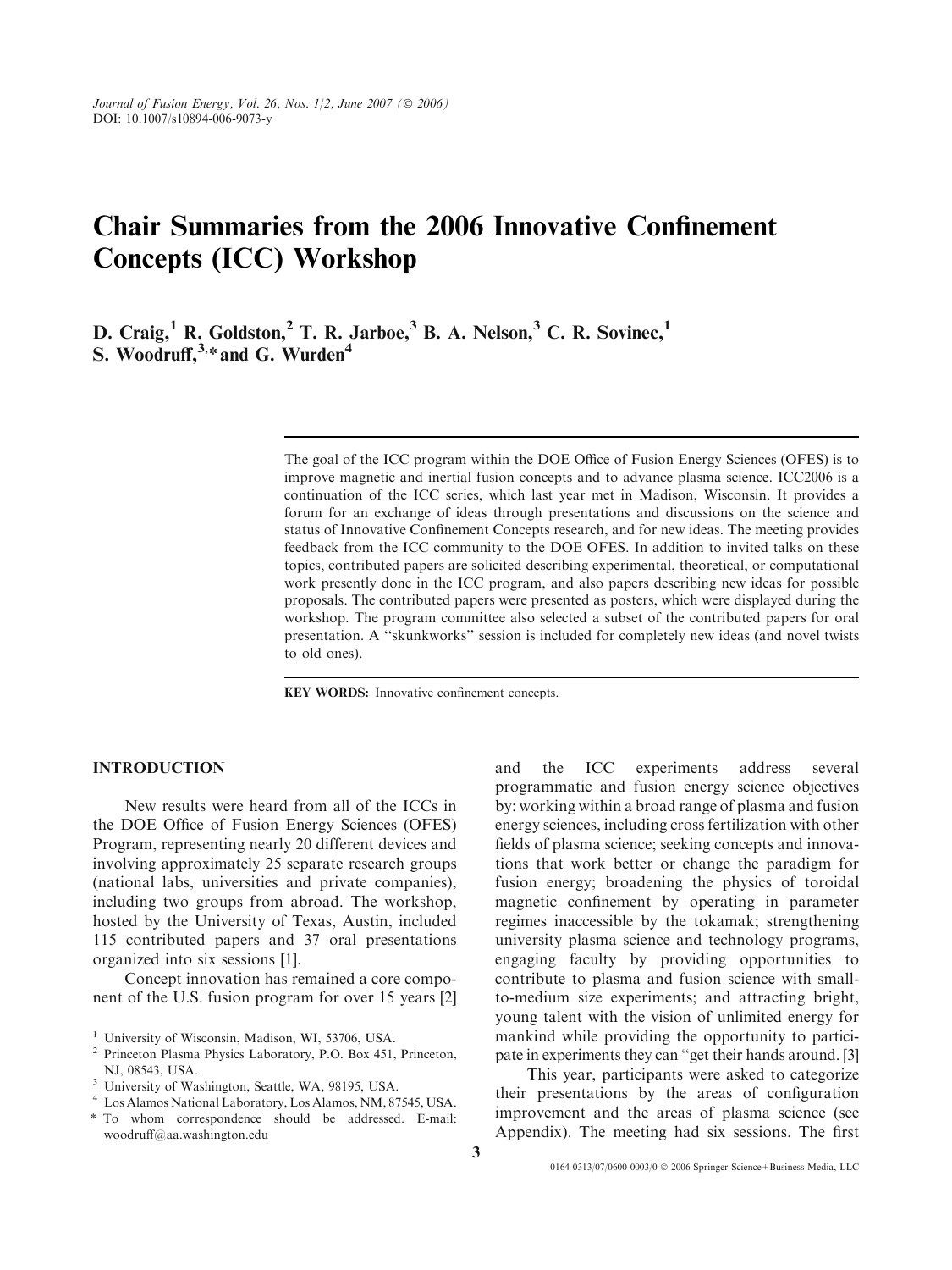emphasized the reactor advantage of simply connected geometry (in which no material links the plasma core). The primary cost of a fusion reactor results from the need to cover the outside of the first wall that the fusion neutrons encounter with the necessary blanket, shield, and coils, which has approximately a fixed cost per unit area. Simply connected concepts such as Spheromaks, field reversed configurations (FRCs), and open-field line devices therefore stand to have the lowest reactor core costs (for a given confinement) and the Spherical Tokamak (ST) gains part of this advantage through a simply connected blanket and shield. The second session covered high beta concepts (concepts that achieve the highest plasma pressure for a given confining field strength). At a fixed power density, higher beta results in cheaper coils and lower cost reactors. More importantly, the beta needs be high enough so that the optimized reactor produces the maximum power allowed by the grid, while limiting the surface magnetic fields to practical levels. High beta is needed to burn advanced fuels and the FRC and z-pinch are very high beta concepts. The third session was on highly efficient current drive methods. While an enabling technology for steady-state RFPs, FRCs, and spheromaks, such current drive methods would also remove the restriction that profiles must have a high bootstrap fraction as would be needed in tokamak and ST reactors. The fourth session covered centrifugal confinement, STs and stellarators. Stellarators have the primary strength that they do not require steady-state current drive. The fifth session covered other plasma physics experiments, electrostatic confinement experiments, and inertial confinement fusion. The sixth session is traditionally called the Skunkworks session where very new or radical fusion ideas are discussed in a brainstorming-like atmosphere. The conference was brought to a close after a tour of the University of Texas fusion facilities.

Sections ''Simply Connected, Spheromak...'' to ''Skunkworks...'' entail the chair summaries by session, and section ''Summary'' is a summary of the workshop.

# SIMPLY CONNECTED, SPHEROMAK, AND COMPACT ST—DR. BRIAN NELSON, UNIVERSITY OF WASHINGTON

''Measurements of plasma jets and collimated flux tubes that are the precursors of spheromak selforganization'', Prof. Paul Bellan, California Institute

of Technology. A brief background of the Taylor minimum energy principle was presented, introducing the questions of 'how does the plasma get in', 'how do the fields evolve', and 'what is the role of axisymmetry!. Previous results from the CalTech experimental program were summarized, including the axial  $\mathbf{J} \times \mathbf{B}$ force ''gobbling'' plasma from the wall, convection of frozen-in flux with the plasma, pile-up of field amplifying  $B_{\varphi}$ , pinching the flux tube, which then eventually kinks, converting toroidal flux into poloidal flux. New results were presented to support the ''gobble'' model: the pre-breakdown neutral profile is unrelated to the plasma profile; fast jets  $(10's \text{ of } km/s)$ are seen in Doppler shifts; and high-localized densities  $(10^{22} - 10^{23} \text{ m}^{-1})$  are measured by Stark broadening. The initial neutral density was mapped out with a fast ion gauge, and found to be a much lower density than the plasma density, indicating most of the plasma came from the gas inlets at the wall. A derivation was shown explaining axial compression of  $B_{\varphi}$  as involving flow, compressibility, and frozenin flux, also implying paramagnetism is balanced by diamagnetism. The path of the plasma evolution was followed in a stability diagram, proceeding from stable pinch, to (and through) kink instabilities, to high density sausage instabilities, leading to detachment.

''Magnetic reconnection in the spheromak: Physics and consequences'', Dr. Bick Hooper, Lawrence Livermore National Laboratory. Comparisons were shown between experimental results in the Sustained Spheromak Physics Experiment (SSPX) and the 3D NIMROD code. Two methods of producing SSPX spheromaks were presented, one where a spheromak is quickly formed and allowed to decay, and another where the spheromak is built up over time. A threshold of poloidal flux amplification over the initial flux,  $\lambda_{\text{gun}}$ , was seen when the injection parameter,  $\lambda_{\text{gun}} = \mu_0 I_{\text{gun}} / \psi_{\text{gun}}$ , was greater than 10 m<sup>-1</sup>. During strong injector drive, field lines are stochastic, and  $T_e$  < 50 eV. Much higher values,  $T_e$  > 350 eV, are achieved during periods of low  $I_{\text{gun}}$ , or during a driven decay. Spikes on the gun voltage waveforms, similar to those seen in the experiment, are seen in NIMROD simulations. These spikes are interpreted as relaxation events: increases in poloidal flux occur with each voltage spike, and increases in  $T_e$  are seen between the events. Detailed comparisons between experimental data and NIMROD simulations are continuing; both to refine the physics included in NIMROD, and to further understanding of spheromak physics. These results are guiding a study of a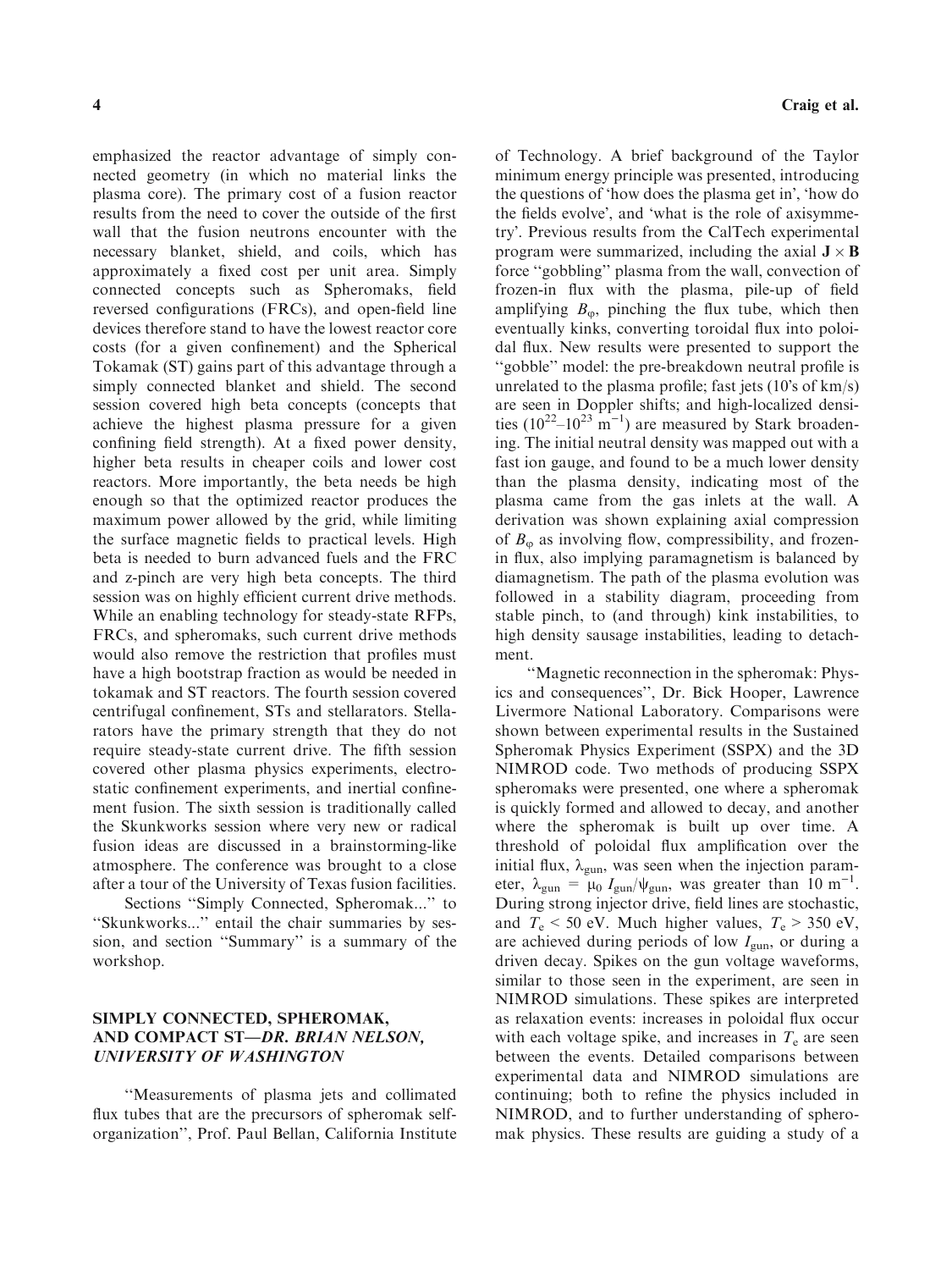spheromak reactor scenario, with successive build up and confinement phases. A new flexible solid-state capacitor bank is being installed on SSPX to further study this scenario.

''Solenoid-free plasma start-up in HIT-II and NSTX using transient CHI'', Dr Roger Raman, University of Washington. A new method of noninductive startup, referred to as transient coaxial helicity injection (CHI), has been successfully developed on the HIT-II experiment and applied to NSTX. Toroidal plasma current is rapidly produced by discharging a capacitor bank across the lower divertor flux of HIT-II and NSTX, and encouraging it to reconnect into closed flux current. Transient CHI has produced up to 100 kA of closed flux current in HIT-II and up to 60 kA in initial NSTX experiments. The important requirements were found to be: equilibrium coil currents set to provide equilibrium fields for the target plasma; a narrow flux footprint; a short current pulse; low gas fill density; sufficient pre-ionization; and sufficient capacitor bank energy for ionization and heating. Transient CHI produced plasmas in HIT-II were able to be fully coupled to transformer drive, driving an incremental current, equal to the CHI-produced current, over that of induction alone. Transient CHI-produced plasmas in NSTX had a much higher ratio of plasma current to injector current (over 60) and were longer lived, including some discharges that lasted over 400 ms (until the external fields were turned off).

''Energy transport in high temperature spheromak plasmas'', Dr Harry McLean, Lawrence Livermore National Laboratory. High electron temperatures ( $T_e > 350$  eV) with reduced electron thermal diffusivity ( $\chi_e$  < 10 m<sup>2</sup>/s) are achieved in the SSPX by increasing the injector current  $(I_{\text{gun}})$  and injector poloidal flux  $(\psi_{gun})$  in a prescribed manner. A scan of the parameter  $\lambda_{\text{gun}} = \mu_0 I_{\text{gun}}/\psi_{\text{gun}}$ , was performed by fixing  $I_{\text{gun}}$  and varying  $\psi_{\text{gun}}$ . This showed, after an initial period of driving  $\lambda_{\text{gun}} > \lambda_{\text{FC}}$  $(=9.5 \text{ m}^{-1}$  the Taylor minimum energy state value for the SSPX flux conserver) that the highest  $T_e$  (with low magnetic fluctuations) is achieved with  $\lambda_{\text{gun}} \approx 0.9$  $\lambda_{FC}$ . CORSICA equilibrium reconstructions during these periods show the safety factor was in the range  $1/2 < q < 2/3$ . Magnetic mode analysis is supportive, in that  $m/n = 1/1$  before the optimum period and  $m/$  $n = 2/3$  afterwards. 3D NIMROD simulations reproduce the observed mode fluctuations and 2D  $\lambda$ , q,  $\psi$ , and  $T_e$  profiles. Transport profiles for  $T_e > 300$  eV shots show good confinement in the core. Core  $\chi_e$  is well below Bohm, and scales as  $T_e^{-5/2}$ . A pressure (for  $\beta_e = 5\%$ ) or transport (if  $\chi_e \sim T_e^{-3/2}$ ) limit is observed. To examine these limits, NBI is needed. A modular solid-state injector bank is being installed to extend the pulse length (including the optimum high  $T_e$ /low fluctuation period), increase efficiency, and explore multi-pulse buildup.

''Improved stability and confinement in a relaxed extremely high-beta plasma state'', Dr Houyang Guo, Redmond Plasma Physics Laboratory, University of Washington. Results from the Translation, Confinement, and Sustainment (TCS) experiment, were presented for a newly discovered high- $\beta$ plasma configuration: the ''field reversed-configuration spherical torus'' or FRC-ST. A toroidal magnetic field,  $B_T$ , is produced in a translated FRC, mostly existing inside the reversal point. Even though  $B<sub>T</sub>$  is small, when coupled with the high elongation, the safety factor  $q$  profile is like that of a spherical torus, with  $\beta \approx 0.85$ , and exhibiting significant shear. When Taylor-like minimization of energy is applied to two fluid equations with finite  $\beta$ , two helicity conserving constraints are found, one for the electron fluid and one for the ion fluid. When these constraints are applied to the TCS FRC-ST, a broad core is found to be very close to a minimum energy state. (Ion flow measurements are not complete enough to determine conservation of ion helicity.) The FRC-ST plasmas show up to four times improvement in the poloidal flux confinement time, and significantly reduced transport. Despite the absence of external stabilizing fields (multipoles or rotating magnetic fields), remarkable stability to the  $n = 2$  rotational instability is observed. This is attributed to the presence of magnetic shear.

''Novel spheromak configurations: Dipole trapped and  $m = 1$  tilted", Prof. Michael Brown, Swarthmore College. Results from two methods of operation of the Swarthmore Spheromak Experiment (SSX) were presented. The first is the ''dipoletrapped'' spheromak, where a single right-handed spheromak is produced in an external dipole field (with attracting currents). The resulting spheromak is tilt-stable and has the magnetic axis near the wall. Equilibrium reconstructions have been made (exhibiting a broad current) and stability was checked with a 3D MHD code. Mode analysis shows the magnetic energy to be predominantly axisymmetric. Results from a 1.33 m ion Doppler spectroscopy instrument (IDS) for C III were shown.  $T_i$  (20–40 eV early in the pulse) was shown to inversely scale with density and the ion flows are seen to be small.  $(T<sub>i</sub>$  values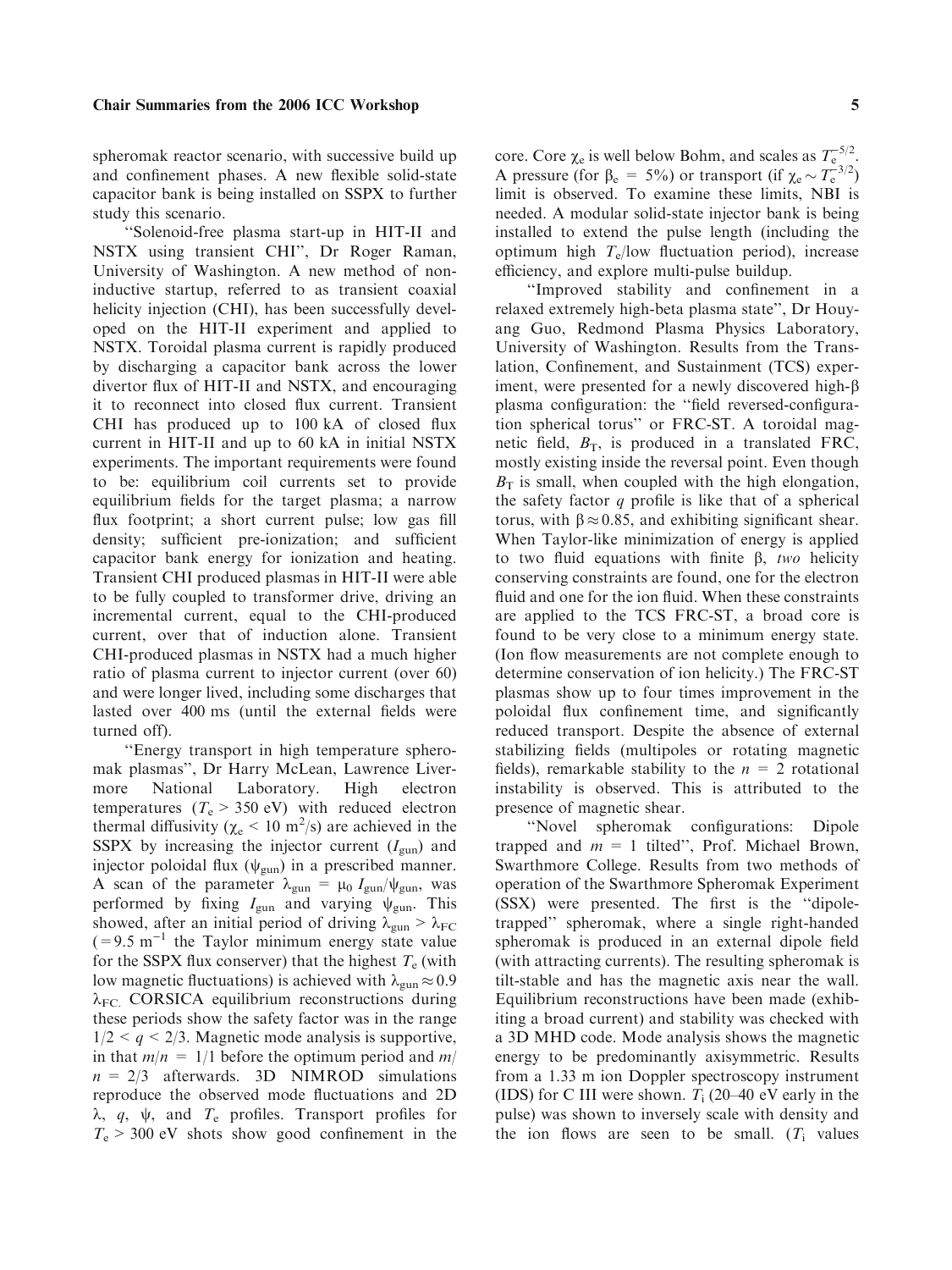approaching 100 eV have been measured with IDS for counter-helicity merging to an FRC after GDC.) The second configuration presented was the " $m = 1$ " tilted spheromak''. This configuration was produced by generating two co-helicity spheromaks, but with initially opposite currents, such that they do not reconnect axisymmetrically at midplane. The two spheromaks rapidly reconnect (either by ''slipping around each other'' or by 3D reconnection) into an object that has predominantly  $m = 1$  magnetic energy. This object is long-lived, exhibits ''bursty flow", and perhaps is the "Taylor helix" minimum energy state for a prolate flux conserver. 3D simulations by Dr. Elena Belova show relaxation to an  $m = 1$  state.

# HIGH-BETA & FRC SESSION—DR. GLEN WURDEN, LOS ALAMOS NATIONAL LABORATORY

Due to bad weather on the East Coast, and consequent flight cancellations, only four (of six) talks were presented initially: Evolution of the ZaP flow z-pinch equilibria by Dr Uri Shumlak (U of Washington) was the first talk. After the break, Prof. John Slough of the University of Washington presented an overview of the Pulsed High Density (PHD) experiment and its status, Dr. Tom Intrator gave a presentation on the FRX-L high plasma pressure FRC experiment at LANL, and Prof. Alan Hoffman (U of Washington) gave an overview of previous confinement and current drive measurements and recent analyses, in the TCS experiment at Redmond. East coast talks: Hot electron instability on plasma confined in a dipole magnetic field by Dr. Eugenio Ortiz of Columbia University and oblate free-boundary FRCs in the Magnetic Reconnection Experiment (MRX) by Dr. Stefan Gerhardt from Princeton, were given on the following day.

The ZaP talk contrasted the pure z-pinch and conventional pinch stabilization techniques with shear flow stabilization, and provided an overview of the ZaP concept and experimental design. A period of low MHD activity is identified in ZaP during the presence of shear flow in the experiment. Density profile measurements showing a discrete plasma pinch (via holographic interferometry, no  $\sim$  3  $\times$  10<sup>17</sup> cm<sup>-3</sup>)) are used to suggest that there is a hot plasma core  $(T \sim 150-250 \text{ eV})$  in ZaP. This discrete pinch is coincident with the presence of a confined plasma, as determined by internal magnetic

field measurements (utilizing multi-chord Zeeman spectroscopy of the CIV doublet lines at 580.1 and 581.2 nm from methane impurity doping).

The PHD experiment has been designed, and is being built at the U of Washington by a team led by Dr. John Slough. Its goal is to generate both static and translating FRCs with keV temperatures, and to investigate the FRC stability boundaries. PHD aims to operate with magnetic fields strengths and pressures that are below material yield strengths, unlike magnetized target fusion. PHD will use individually controlled magnetic coils, to optimize FRC formation in a 0.8 m diameter (former) LSX source section, which is under construction. In-situ Rotating Magnetic Fields (RMF) high-s FRC formation studies are reported using an existing 0.4 m diameter coil set.

The FRX-L experiment at Los Alamos, reported here by Dr. Tom Intrator, has been operating with an improved main bank crowbar system, resulting in FRCs with plasma pressures of 20–30 atmospheres (corresponding to 2–3 Tesla magnetic fields). His team has studied high density, highly collisional regimes, where the collision mean-free path is comparable to the machine size, and found anomalous resistivity of order  $10 \times$  classical Spitzer resistivity. An integrated FRC plasma on liner experiment has been designed for eventual construction at the Air Force Research Laboratory Shiva Star machine in Albuquerque, for the first magnetized target fusion implosion experiments.

Confinement and current drive measurements for steady-state FRC plasmas, using RMF were reported by Prof. Alan Hoffman from the Redmond Plasma Physics Laboratory (U of Washington). They used the measured plasma density and absorbed RF power to obtain information about the resistivity profile as RMF builds up and sustains the magnetic flux. RMF plasmas in TCS have been sustained up to 10 ms at a time, (limited only by the power supplies), but the power required depends on the cross-field plasma resistivity. The UW group is concerned with the limits on flux build-up during RMF drive, which for a given drive field strength and frequency, involves a mix of density, temperature and impurity parameters. Generally, the lower the resistivity, the higher the possible flux for a given RMF power. Consequently the new TCS/upgrade machine is being designed to reduce impurity sources by employing careful vacuum design with an ultra-high vacuum/ bake-out capability.

Dr. Eugenio Ortiz gave a talk on the effects of hot electron interchange instability in the Levitated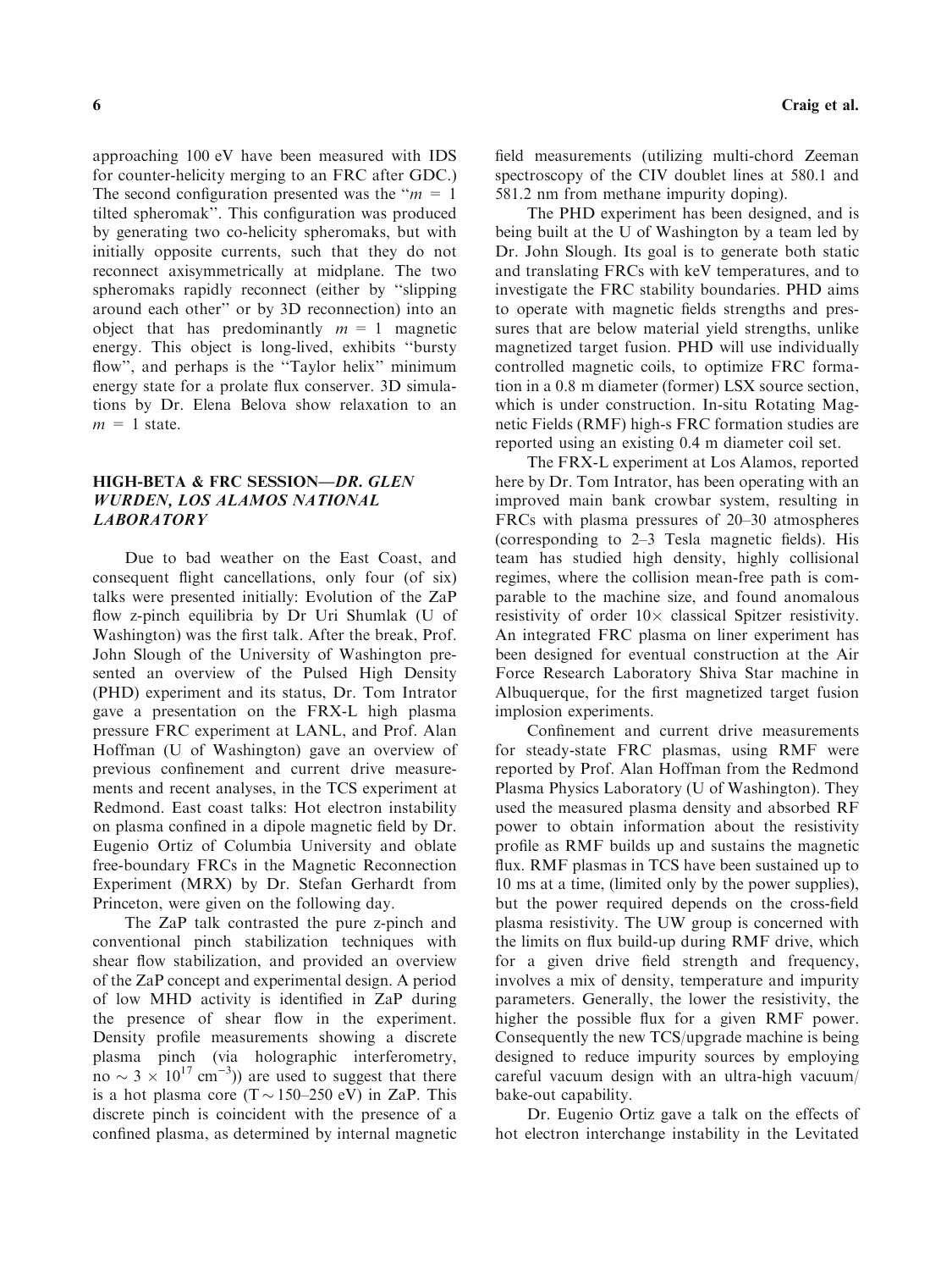Dipole Experiment (LDX) dipole magnetic fields. The LDX at MIT, is a joint project between Columbia University and MIT. It is presently able to make microwave-driven plasma discharges, up to 10 s at a time, with peak plasma betas of more than 20%. The superconducting magnetic coil is not yet levitated, but supported by three thin supports. Microwave sources at 2.45 and 6.4 GHz drive electron populations with mean energies above 50 keV. Due to the fast electron interchange instability, a high-pressure, high-beta plasma is only possible when sufficient background plasma density is present to stabilize the fast electron populations. Otherwise, the instabilities resonate with the magnetic field drift motion of the fast electrons, and cause rapid radial transport. The hot electron instability is modeled with a self-consistent nonlinear numerical simulation, and it reproduces many features of the experiment. Electrostatic and magnetic fluctuations produced by the hot electron instability are monitored by probes, and are used to interpret the perturbed pressure profiles.

Finally, Dr. Stefan Gerhardt gave a talk on the equilibrium and stability of oblate free-boundary FRCs in MRX at PPPL. The MRX at Princeton can be used to study the formation of FRCs by the merging of two counter-helicity spheromak plasmas. This has recently been made possible by upgrades to MRX, including extensions to the vacuum vessel, new shaping field magnets, a central column to stabilize spheromaks during formation and translation, and new power supplies. Plasmas with a range of triangularity and elongation have been studied. Oblate plasmas with the most negative triangularity  $(-0.5)$ , are tilt stable, and last long enough to merge and form FRCs, for all gases studied (hydrogen, deuterium, argon). However, for plasmas in the tilt unstable regime, the tilt growth rate is slow enough only for argon to allow merging and FRC formation before the plasmas dissipate. This indicates the importance of non-MHD effects in FRC plasmas. Future plans for the SPIRIT high-s machine were also discussed.

# CURRENT DRIVE AND RFP— DR. DARREN CRAIG UNIVERSITY OF WISCONSIN-MADISON

The session on Current Drive and the RFP was composed of six presentations. The first was given by Gary Taylor of Princeton Plasma Physics Lab on Electron Bernstein Wave (EBW) physics in NSTX and Pegasus. EBW is a promising candidate for offaxis current sustainment and profile tailoring in overdense plasmas. EBW emission has been measured in NSTX implying efficient  $({\sim}80\%$  in some cases) mode coupling at the plasma edge. In H mode plasmas, damping of the EBW at the upper hybrid layer reduces the coupling efficiency. Modeling of current drive for NSTX shows that the Ohkawa mechanism is dominant and that 3 MW of 28 GHz power should be sufficient to drive  $\sim$  100 kA in NSTX. Experimental studies of high power EBW coupling, electron heating, and current drive will begin shortly in the Pegasus spherical torus at the University of Wisconsin.

Dr. Paul Sieck presented first results on spheromak formation in the HIT-SI device at the University of Washington. HIT-SI uses a pair of half-torus helicity injectors to maintain a steady helicity injection into a main central chamber supporting a spheromak. Peak toroidal currents of 13.7 kA have been achieved with 3 MW of input power. Both internal (probe) and external magnetic measurements indicate the formation of a spheromak (with unidirectional poloidal field). The measurements have been interpreted with a model which describes the field structure as a superposition of different Taylor states which take into account the asymmetric injectors along with a symmetric contribution.

Dr. John Sarff discussed recent results of Oscillating Field Current Drive (OFCD) in the Madison Symmetric Torus (MST) at the University of Wisconsin. OFCD is a technique for sustaining a DC toroidal current via purely AC inductive loop voltages. Partial current drive  $(\sim 10\%)$  has been demonstrated in MST by oscillating both the toroidal and poloidal loop voltages. The phase between the two drive waveforms for maximum current drive is slightly shifted from that for maximum helicity injection, perhaps due to the interaction of the fluctuations with OFCD or to synergistic effects between OFCD and the simultaneously applied steady toroidal induction. Implications for quasisteady state reactors were discussed in which the current is built up with OFCD and then allowed to decay for good confinement and burn.

Dr. Ben Hudson described measurements and modeling of fast ion confinement in MST. A short pulse neutral beam injector produces a population of fast ions and the decay of these is monitored with a neutron detector which senses neutrons from D–D fusion with the bulk ions. The decay is longer than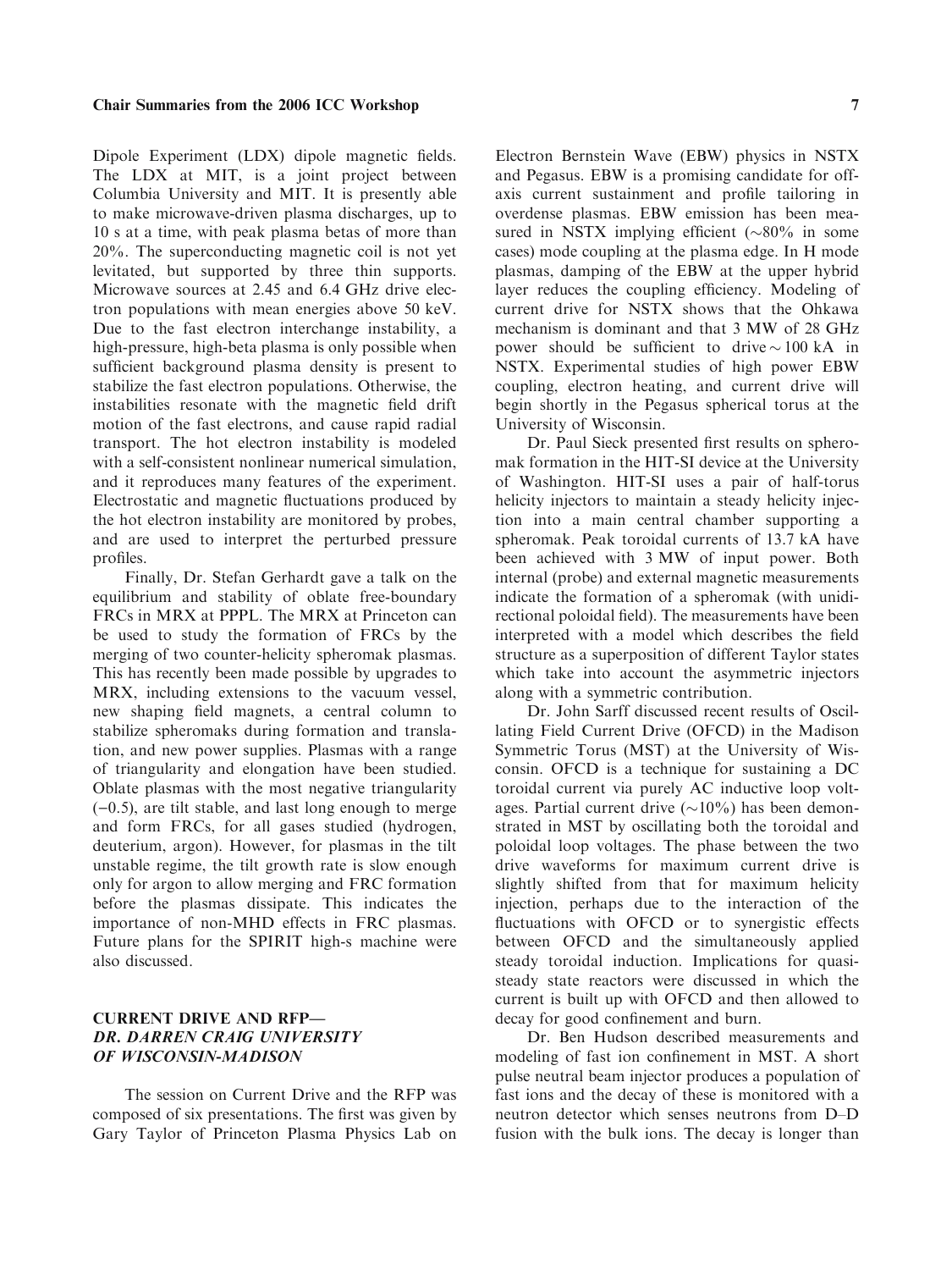anticipated if fast ions followed the stochastic magnetic field lines and is consistent with at least a 20 ms fast ion confinement time. Modeling of the ion motion in the stochastic field reveals that ion drifts cause a change in the resonant response between the ions and magnetic field fluctuations, yielding good confinement for a range of energies and radial locations.

Dr. John Finn of Los Alamos National Laboratory discussed feedback stabilization of tearing modes in RFPs with a resistive wall above the ideal wall limit. Sensing of both the radial magnetic field and the tangential field can improve the success of feedback schemes both in theory and in some experiments. Calculations indicate tearing modes can be stabilized by such a scheme below and above the threshold for stability with a perfectly conducting wall. Ideal modes can also be stabilized but only below the threshold for stability with a perfectly conducting wall.

Dr. Per Brunsell of the Alfven Laboratory in Stockholm, Sweden presented results of active control of Resistive Wall Modes (RWM) in the Extrap T2R machine in Stockholm, Sweden and the RFXmod machine in Padua, Italy. In T2R, the time behavior of the RWM is in good agreement with MHD modeling and with feedback control, suppression of all 16 unstable modes is accomplished for the entire discharge. This results in higher plasma rotation rates and a three-fold increase in pulse length. In RFX-mod, an array of 192 coils is used to create a virtual shell and active RWM control has been demonstrated at high (800 kA) plasma current. Plasma resistance is significantly reduced and the normally strong locked mode deformation of the outer plasma surface is strongly reduced.

# STELLARATOR, ST, AND OTHER MAGNETIC—PROF. ROBERT GOLDSTON PRINCETON PLASMA PHYSICS LABORATORY, DR. S. WOODRUFF UNIVERSITY OF WASHINGTON

This session included six presentations: the measurement of beta limits in the W7AS stellarator and their implications for the new NCSX experiment (Zarnstorff); an overview of compact stellarators (CS) (Knowlton); transport improvements in stellarators with quasi-symmetry (Anderson); the effects of lithium wall coatings in the Current Drive experiment-Upgrade (CDX-U) tokamak (Majeski); electron plasma equilibria in the Columbia Non-neutral

Torus (CNT) stellarator at Columbia (Kremer); and the measurements of rotational velocity profiles in the Maryland Centrifugal experiment (Teodorescu).

Dr. Zarnstorff reported on quasi-stationary, MHD-quiescent discharges with average beta up to 3.5% (peak up to 8%) that were sustained in the W7- AS stellarator for more than 100 energy confinement times. The achieved beta is limited by confinement, not stability, and is significantly above the linear ideal stability threshold calculated at  $\sim$ 2%. MHD instabilities were not observed near peak beta and there were no disruptions. Neutral beam heating power scans were analyzed for vacuum iota values of 0.445 and 0.575. The scans saturate at beta values of 3.1% and 2.1%, respectively. Both scans show confinement saturating with increasing power and beta. In both cases, only the central  $T_e$  responds to increasing power;  $T_e$  and its gradient do not change appreciably in the outer region of the plasma as power increases, indicating an increase in local thermal diffusivity. The role of the magnetic flux topology has been analyzed using the PIES 3D equilibrium code for these scans. The code calculates that a stochastic field region forms at the edge with increasing beta, and that it reduces the minor radius by  $\sim$ 30% at the saturated beta value. In the higher iota scan, this occurs at lower beta and the stochastic region has a shorter connection length, reduced Te gradient, and lower saturated beta. Adjustments of control coil currents that resulted in higher beta limits also reduced edge stochasticity in the calculations. Similar analyses applied to the LHD experiment give qualitatively similar features. This indicates that the stellarator beta limit may be controlled not by MHD instabilities but rather by magnetic field stochasticity. Indeed low level, non-disruptive low-n oscillations are observed as the theoretical beta limits are crossed, but these do not impede further increases in beta. The NCSX experiment is designed with sufficient flexibility in coil currents and in control coils to take advantage of these results.

Dr. Knowlton gave an overview of the U.S. compact stellarator program. Because the helical magnetic field of the stellarator is dominantly generated by currents in external coils, the stellarator concept has long offered the promise of steady-state operation of fusion reactors with no need for recirculating power to drive current. Moreover, stellarators that operate nearly free of driven or bootstrap current are observed to be immune from disruptions to which tokamak systems are susceptible. New CS such as NCSX and QPS will nonetheless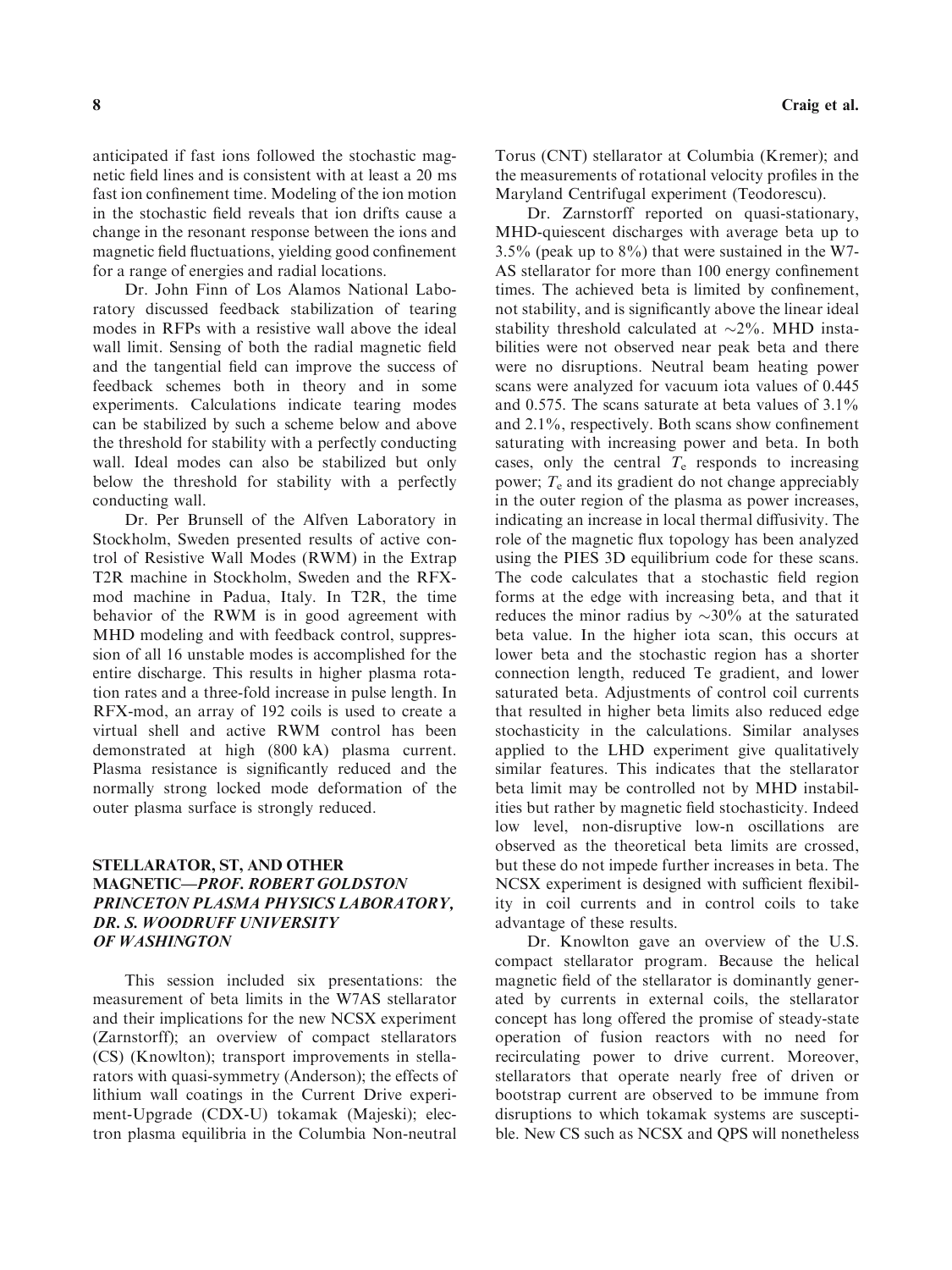operate with modest fractions of rotational transform produced by plasma current because (1) pressuredriven currents cannot be zeroed, even on a volume average, by design of the magnetic spectrum in lowaspect ratio configurations, and (2) the additional transform from plasma current can reduce the complexity of the twisted modular coils which is useful in machine design, so long as it does not lead to disruptive instabilities. A major goal of CS research is to verify that current-driven instabilities from a low level of plasma current may be avoided by external control of the shear, transform, and other shaping properties afforded by control of the external helical field. Previous experience in stellarators with current indicates that avoidance of edge transform equal to 0.5 ( $q = 2$ ) is important to maintain resistance to disruptions. Other critical issues for current-carrying stellarators include the quality of magnetic surfaces and reliable techniques for determining the magnetic equilibrium from external measurements. The Columbia Non-Neutral Torus is examining electron confinement in a very low-aspect ratio  $(\sim 1.9)$  torus. The Quasi-Poloidal Stellarator, under design at ORNL, will study a low aspect ratio  $(\sim 2.5)$  poloidally symmetric configuration, complementing the toroidally symmetric NCSX experiment under construction at PPPL and the helically symmetric HSX operating at U. Wisconsin. Initial fluxsurface mapping with e-beams in the Compact Toroidal Hybrid experiment at Auburn shows good agreement with the design properties of the device. The CTH program is also addressing the need to provide accurate equilibrium reconstructions of fully 3-D plasmas for equilibrium and stability analysis, and initial studies of W7AS equilibria are promising.

Dr. Anderson showed experimental results from the HSX stellarator at the University of Wisconsin, in which  $|B|$  is helically symmetric in Boozer coordinates. HSX is an element of the national stellarator PoP Program, and also the ICC Program. It is the first of the quasi-symmetric stellarators to become operational, and is producing results showing transport improvement through quasi-symmetry compared with conventional stellarators over a remarkable range of phenomena. Losses of deeply trapped electrons are greatly reduced with quasisymmetry, compared with a configuration with spoiled symmetry, as measured on external plates. Similarly much larger hard X-ray fluxes are measured, with longer decay times, with electron cyclotron heating (ECH) heating in the quasi-symmetric configutions. As expected quasi-symmetry leads to reduced viscous damping and higher flow speeds for a given torque. Density profiles are more peaked in quasi-symmetric configurations, consistent with a prediction of reduced thermodiffusion, observed in non-symmetric stellarators. Electron temperatures are significantly higher in quasi-symmetric configurations with the same absorbed power.

Dr. Majeski reported on the CDX-U at PPPL which has now been operated with the vacuum vessel wall and limiter surfaces coated with lithium. Lithium wall coatings were applied with two techniques—electron beam-induced evaporation of a toroidal lithiumfilled limiter, and vapor deposition from a resistively heated lithium-filled oven. In addition the plasma was operated in contact with a tray  $\sim \frac{1}{2}$  filled with liquid lithium. Operation of CDX-U with lithium wall coatings produced discharges with global recycling coefficients estimated at  $\sim$ 30%, the lowest ever obtained for a tokamak plasma. Water traces were removed from the chamber, and oxygen signals were dramatically reduced. Furthermore, low recycling discharges exhibited global energy confinement times, as measured by equilibrium reconstruction, which exceeded previous CDX-U results by a factor of 5 or more. Confinement times for these discharges also exceeded the ITER98pby1 confinement scaling, which includes data from the START device, by up to a factor of 4. This is the largest confinement enhancement ever observed in an ohmically driven tokamak. Indeed confinement times measured here already exceed those anticipated in the proposed LTX experiment, under construction. LTX will feature a 300 C shell, coated with liquid lithium, to provide a very low-recycling environment for the plasma. Success in LTX could lead to a highly attractive Component Test Facility.

Dr. Kremer reported on the CNT, which is a small  $(R \sim 0.3 \text{ m})$ , ultra-low aspect ratio  $(A \sim 1.9)$ stellarator, not optimized for quasi-symmetry, but containing good flux surfaces. CNT is a simple configuration constructed from four circular, planar coils (two of which are interlocking) designed for the study of non-neutral, partly neutralized, and antimatter plasmas. A major goal of the experiment is to aid in the understanding of how large electric fields affect plasma equilibrium, stability and confinement, since non-neutral plasmas typically exhibit  $e\phi$  > > T, unlike conventional stellarators. Such potentials can both close loss orbits, mitigating ripple effects, and reduce turbulence through sheared flows. Electron plasmas with densities high enough that the size scale is much greater than the Debye length are presently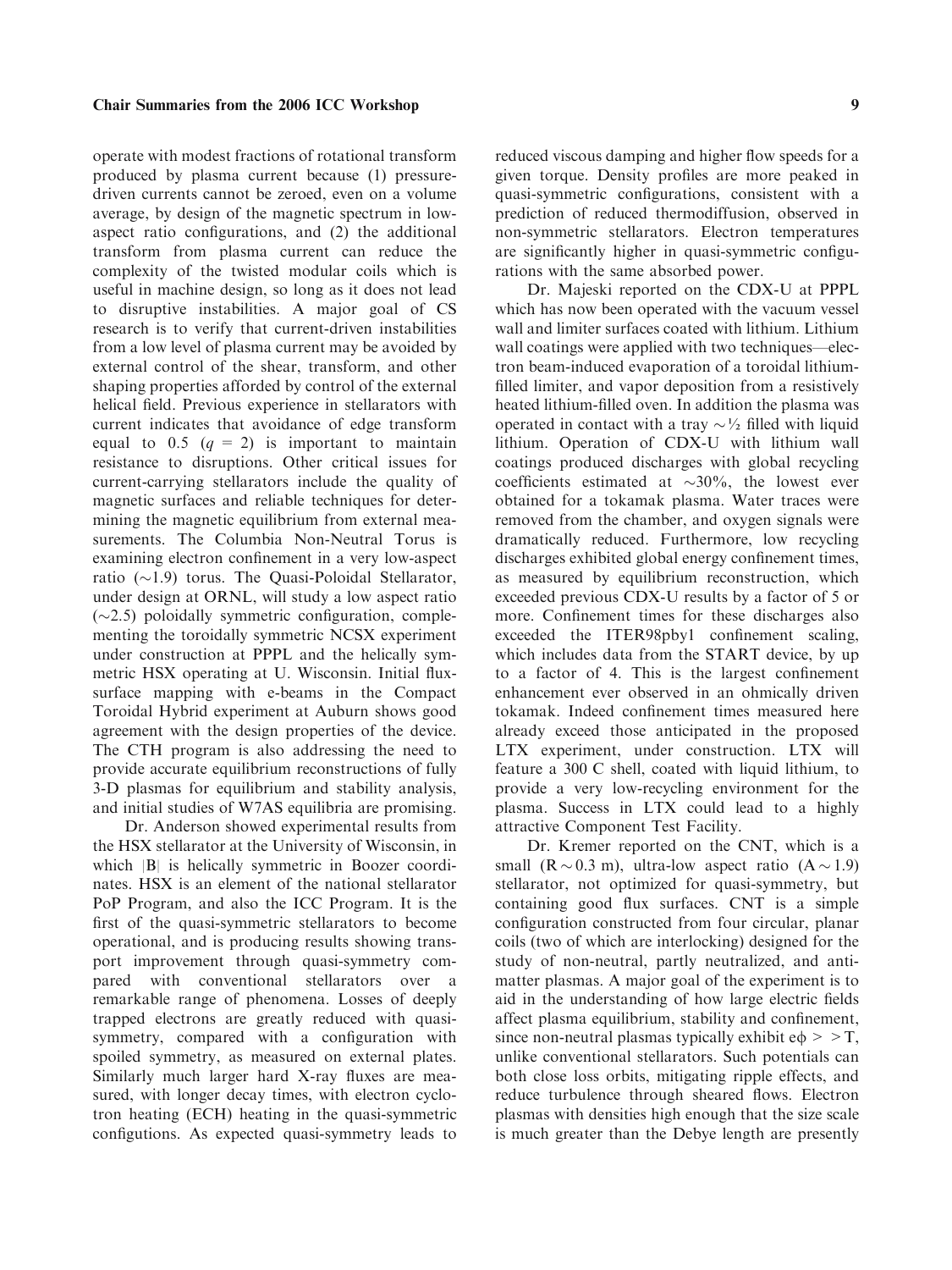being studied in CNT. These plasmas are created by placing a negatively biased, heated tungsten filament, supported by an insulated probe rod, near the magnetic axis. The plasmas are diagnosed using similar filaments as emitting or collecting probes. Macroscopically stable equilibria of these plasmas have been observed. Electron confinement times are  $\sim$ 20 ms, limited by the presence of the bulk insulating material of the probe rod in the confining region, as shown by the reduction in confinement when an additional probe rod is inserted. Confinement improves with B, consistent with a picture where the probe rods create perturbuations in the electric potential, and so create radial  $\mathbf{E} \times \mathbf{B}$  flows and loss channels. Temperature  $\sim$  5 eV, density  $\sim$  10<sup>12</sup>/m<sup>3</sup>, and potential profiles  $\sim$  200 V were were presented.

Dr. Teodorescu reported on results from the Maryland Centrifugal Experiment (MCX). The mission of MCX is to test the concept of centrifugal confinement and investigate velocity shear stabilization of the interchange instability of simple mirrors. Measurements of the radial profiles of rotational velocity have been made employing multi-chord highresolution spectroscopy of impurity ion spectral lines. MCX has a mirror geometry with an inner coaxial core biased with respect to the vacuum vessel, thus producing a radial electric field which drives azimuthal rotation; plasma fills the radial region between the core and the wall. Load voltages are in the range of 5 kV and load currents in the range of 1.5 kA. The plasma remains in a high rotation mode for  $\sim$ 2.5 ms, and then drops to a mode with lower voltage and higher load current (greater drag). Spectroscopic measurements were made of Doppler shifted spectral lines for five chords viewing at different radial impact parameters across the plasma column. Abel-like inversion techniques were then employed to obtain the plasma species averaged rotation velocity at five radial locations. Results from spectroscopy were reported giving supersonic peak rotational velocities of  $\sim$ 100 km/s. Within error bars the different charged carbon species at a given radius were seen to rotate with approximately the same angular velocities, consistent with  $E \times B$  being the dominant drift speed. The velocity shear observed in in the high rotation mode is greater than that theoretically necessary for stabilization of the interchange mode, while the lower rotation mode, with higher viscous drag, is below the criterion for stabilization. Stronger shear also correlates with decreased magnetic activity amplitude at the outer edge of the plasma.

# PLASMA SCIENCE AND OTHER CONFINEMENT—DR. CARL SOVINEC UNIVERSITY OF WISCONSIN-MADISON

The Plasma Science and Other Confinement session was held on Wednesday, February 15, and six invited talks were presented. The results and discussion highlighted the fact that innovation is still very much a part of the magnetic fusion energy (MFE), inertial electrostatic confinement (IEC), and inertial fusion energy (IFE) programs. Here, we present brief summaries for each of the presentations.

''Observation of the enhanced helicity injection mode in a rotating plasma annulus'', Dr. Zhehui Wang, Los Alamos National Laboratory. The new Flowing Magnetized Plasma (FMP) experiment has been developed to investigate the effects of flow on magnetic relaxation, a potentially important aspect that was not considered in the original Taylor hypothesis. The laboratory device uses the 4.5 m long 1.5 m diameter vacuum chamber from the decommissioned Compact Toroid eXperiment (CTX), but the center electrode is extended in the new FMP configuration. This reduces the value of  $\lambda$ ( =  $\mu_0 J \cdot B/B^2$ ) required to force the plasma discharge from the injection region, and it allows greater electrical impedance through the aid of an externally imposed axial magnetic field. The capacitor bank that drives the discharges stores 300 kJ of energy and applies 900 V across the electrodes. The copper flux conserver used for CTX discharges has been removed, and the characteristic magnetic field strength is 0.01 T. The plasma discharges are diagnosed with Mach probes, ion Doppler spectroscopy, magnetic probes, and Langmuir probes.

The diagnostics clearly show two modes of operation, labeled 'normal' and 'enhanced.' The enhanced mode is characterized by increased plasma density (factor of 20) downstream of the injector (or plasma annulus), larger poloidal flux amplification, and larger edge magnetic field strength. Most of the discharge current flows through the plasma annulus, unlike the normal mode, where a significant amount of current remains in the injector region. The magnitude of the total current in the plasma annulus is about the same for the two modes. The potential drop in the injector during the enhanced mode is sustained by the ideal electric field associated with axial magnetic field and azimuthal rotation. The effect of plasma flow (rotation) can be seen from the IV characteristics in terms of an equivalent capacitance, consistent with previous theories on rotating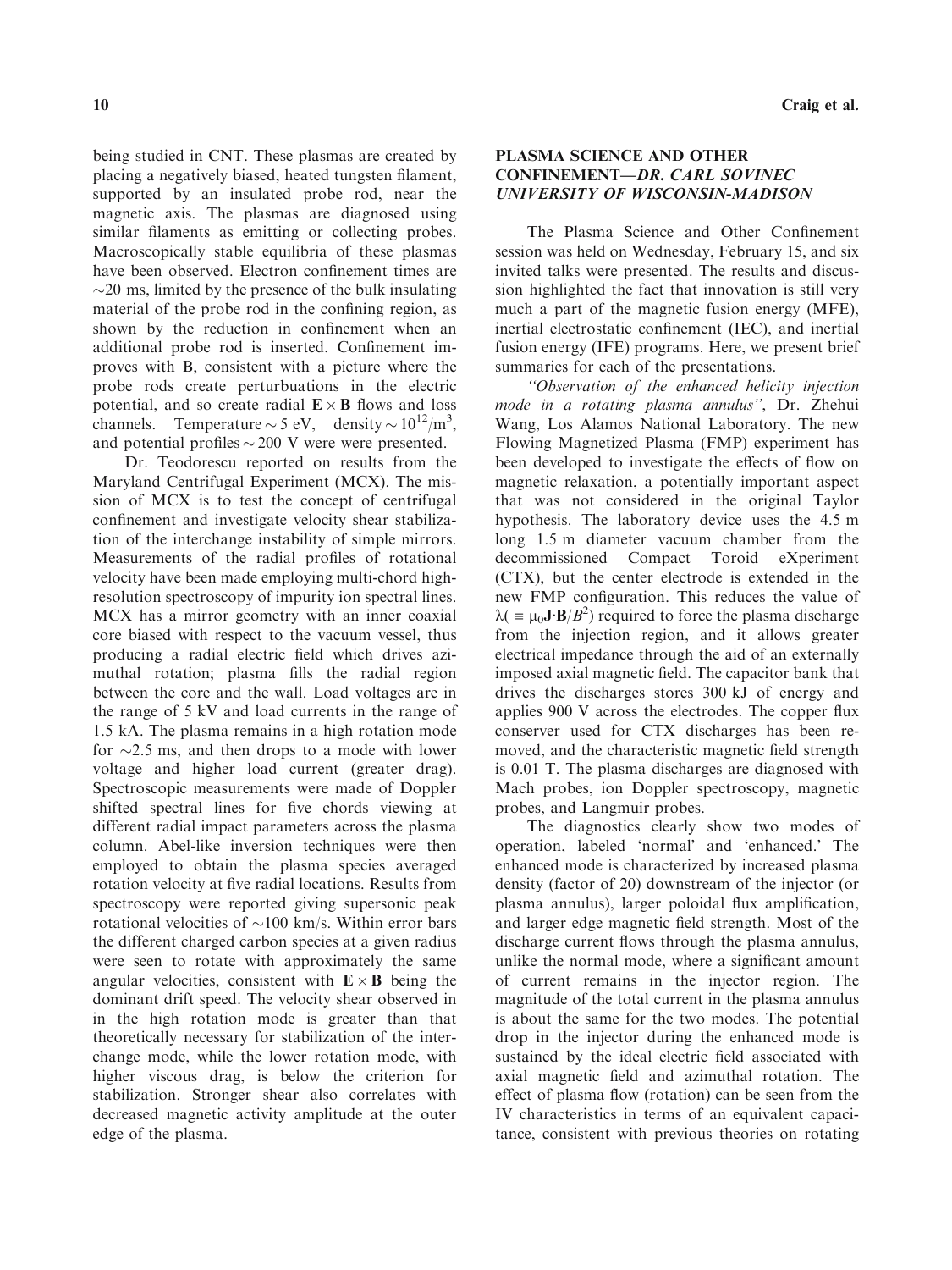#### Chair Summaries from the 2006 ICC Workshop 11

plasmas. The presence of the flow correlates with other signatures of the enhanced mode, so it is considered important. Edge kinetic energy density is measured to be about 10–20% of the local magnetic energy density.

''Effects of energetic beam ions on stability properties of field reversed configurations'', Dr. Elena Belova, Princeton Plasma Physics Laboratory. Recent operations in the MRX and the SSX have renewed interest in forming FRCs by merging plasmoids. Unlike conventional theta-pinch formation, plasmoid merger tends to create FRCs with low elongation parameters  $(E)$ . The  $S^*/E$  ratio is large (where  $S^* = R_s/\rho_i$ , the ratio of magnetic separatrix radius to ion Larmor radius), so kinetic effects are relatively weak. This study considers the linear and nonlinear stability properties of these conditions, and numerical results are obtained with the HYM code [4].

The results of the study clearly distinguish the stability properties of prolate  $(E \geq 1)$  and oblate  $(E < 1)$  FRCs. The  $n \ge 1$  modes (where *n* is the azimuthal Fourier index) in prolate FRCs tend to be internal, so conducting shells have little stabilizing effects. In contrast, the  $n = 1$  tilt and radial shift modes in oblate FRCs excite external magnetic perturbations and can therefore be stabilized by close-fitting conducting shells. Simulations at  $E = 1.1$  show significant reduction in growth rate, confirming this expectation. Modes with  $n \geq 2$  tend to be internal, however, and are also less influenced by kinetic effects than their counterparts in prolate FRCs. In conditions with  $E \le 0.5$ , relevant to MRX, strong shaping through the mirror ratio can stabilize  $n = 1$  and improve the stability of  $n = 2$ but modes with  $n \geq 3$  are too localized to show much effect.

Previous studies published by Lovelace, Finn, Barnes, Nishimura and others have considered the effects of injecting a beam of energetic particles. Selfconsistent computations of equilibria with the energetic species show confinement of the beam between the magnetic null and separatrix, near the midplane, so modes localized away from the null receive little benefit. The interaction of thermal and energetic species was computed and found to be stabilizing for  $n\Omega$  >  $\omega_{\beta}$  (where  $\Omega$  is the beam rotation rate and  $\omega_{\beta}$  is the betatron frequency). The present study reconsiders the interaction for even and odd modes, and the analytic relations show instability for sufficiently large values of  $\Omega$ . These findings are consistent with results from numerical computations. Clearly, many effects come into play in the full nonlinear system. However, simulations show that modes driven unstable by the beam tend to saturate at very small amplitude, and the stability of the  $n = 1$  mode remains the primary concern. A simulation with  $E = 1.1$  demonstrates successful longevity: a close fitting conducting shell stabilizes the radial modes and reduces the growth rate of the  $n = 1$  tilt mode, beam injection at injection velocity  $V_b \sim V_A$  stabilizes the residual  $n = 1$  and  $n = 2$  modes, and high-*n* modes saturate at small amplitude. The configuration remains intact as long as current drive is maintained [5].

''Sheared plasma flow generation—a new measure for stellarator optimization'', Dr. Donald Spong, Oak Ridge National Laboratory. Stellarator confinement has been improved significantly in recent years through efforts to produce greater symmetry of the magnetic-field amplitude ("mod-B") distribution. This study seeks further and potentially equally significant improvement through optimization of parallel transport. The primary motivation is to improve confinement with respect to turbulenceinduced loss. Sheared flows can successfully breakup eddies that lead to transport, and whereas tokamaks rely on external momentum input to induce H-mode (very large input for ITER and beyond), stellarators can be designed to produce such flows naturally. The perpendicular component of flow arises from diamagnetic and  $E \times B$  drifts, but neoclassical viscous drag tends to impede flows that do not follow constant values of mod-B. Depending on the magnetic configuration (quasi-helical symmetry, quasi-poloidal symmetry, or quasi-toroidal symmetry), this can lead to relatively large parallel flows.

This study has analyzed flows in stellarators using the moments method to describe neoclassical transport. The moments method relates parallel viscous stresses, particle-flow, and heat-flow to parallel forces, parallel heat flow, and gradients of density, temperature and electrostatic potential. Recent theoretical work by Taguchi and by Sugama and Nishimura has related the DKES transport coefficients to viscosities, and the results have been incorporated into a suite of codes that together determine parallel flow profiles, along with parallel heat flow and perpendicular particle and heat fluxes. The model is applied to both the ECH regime and the ion cyclotron heating (ICH) regime in stellarators to find the respective roots where ambipolar particle flux is achieved.

When applied to existing and planned configurations, the results show large variation in flow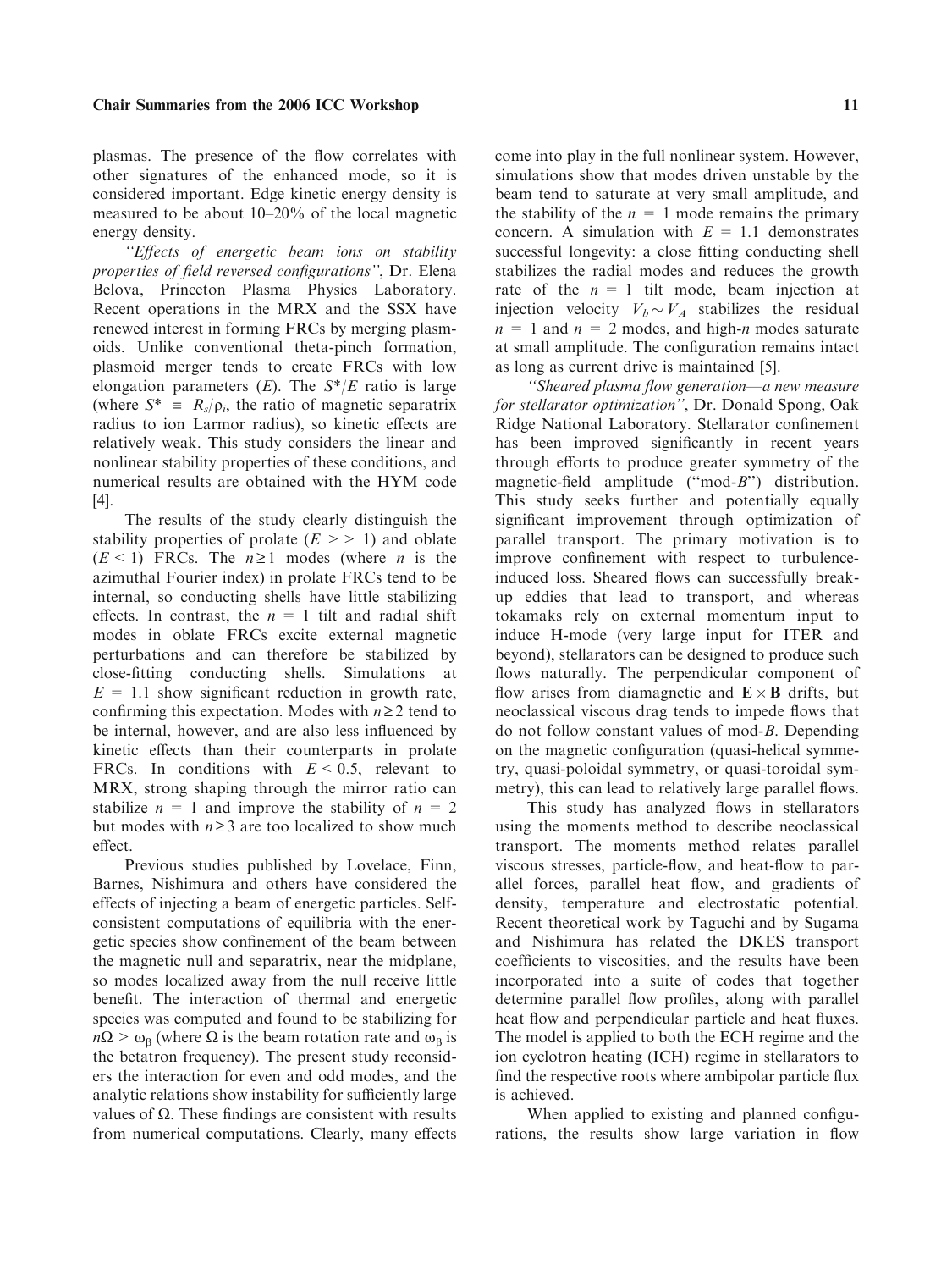profiles. The W7-X configuration tends to produce little parallel flow in either ECH or ICH regime, whereas the quasi-helically symmetric HSX produces large parallel flows. Flux-surface averages do not reveal all of the important physics, however. Visualization methods have been applied to shows two-dimensional flows within the complicated flux surfaces shapes. Geodesic shearing (within flux surfaces) occurs over much shorter scales than in tokamaks, and this may impact MHD ballooning and interchange stability in addition to microturbulence. Among the different configurations, the quasipoloidally symmetric QPS design has the largest variation in poloidal flow. The shearing rates for this design approach estimates for the linear growth rate of ion temperature gradient (ITG) modes; this is enough to improve confinement even without any external momentum input. The QPS design with ECH also shows shearing rates of approximately  $\frac{1}{2}$ the inverse of the Alfvén time, so a significant influence on MHD stability is also likely.

''Overview of experimental and theoretical studies of the Periodically Oscillating Plasma Sphere (POPS''), Dr. Richard Nebel, Los Alamos National Laboratory. The POPS is a unique IEC configuration that relies on basic properties of the harmonicoscillator potential to compress ions. A virtual cathode is formed by injecting electrons into a spherical chamber of high vacuum. Ions are then confined electrostatically, and the relatively uniform spatial distribution of electrons creates a spherically symmetric potential distribution, where the inward force is proportional to the distance from the center. Regardless of their initial radius, all ions created in this potential oscillate through the center (assuming negligible angular momentum) with the same period. The electron source can be oscillated to phase-lock the motion of the ions and periodically achieve high number density and high temperature at the center of the sphere. Theoretical results show that the ions repeatedly exchange potential and kinetic energy while maintaining local thermodynamic equilibrium throughout the cycle. If successful, small modular versions of this configuration can be strung together for a reactor power core that has a mass power density that is more than two orders of magnitude larger than the planned ITER experiment.

Experimental measurements from the POPS experiment at Los Alamos show a peak in the timedelay for the decay of the virtual cathode as the oscillation frequency is varied. The POPS resonance and ½ harmonic occur at the resonance frequencies expected from self-similar analytical solutions. The formation and stability of the virtual cathode have also been investigated numerically with two-dimensional computations using the CELESTE code. The computed results show an electron-electron twostream instability with a hollow cathode above the expected stability boundary. Space-charge neutralization is an important consideration, because it is necessary for maintaining the favorable potential distribution throughout the oscillation cycle. Kinetic computations confirm some degree of space-charge neutralization during standard operation, allowing a compression ratio of 6.3/1, but greater compression ratios of 23.2/1 are achieved by focusing the electrons. Programing is being developed to achieve greater focusing.

''The status of advanced target concepts for ICF and IFE'', Dr. John Perkins, Lawrence Livermore National Laboratory. Construction of the National Ignition Facility (NIF) is on-schedule for ignition experiments with a gain of ten in the year 2010, and this event will provide a major boost to the fusion energy program a full ten years before the completion of ITER. We therefore ought to consider what advances can make laser-driven IFE economically viable as a source of power, and the main factor with respect to cost is the driver. The target itself is relatively simple, but improvements in target design lessen the driver requirements.

The first set of NIF ignition experiments will use indirect drive with a hohlraum made of gold and uranium. A 15 ns pulse from 192 laser beams will deliver 300–400 TW of power mostly in the last 3 ns of the pulse. The target material will reach implosion velocities of up to  $3 \times 10^7$  cm/s to create a 10 keV hot spot and ignition at a density of 1000  $g/cm<sup>3</sup>$ . During burn, temperatures will increase to 100 keV over a 30–40 ps period. To avoid damage to the optics, the early experiments will use 1 MJ of stored energy to create 10 MJ of fusion energy, but later experiments will use up to 1.8 MJ of stored energy to create up to 30 MJ of fusion energy.

An economical plant can be envisioned when the driver energy requirement is reduced, the target illumination does not require full  $4 \times$  solid-angle coverage, the chamber design is improved (possibly with liquid walls) to avoid downtime, and through non-thermal energy conversion. Regarding the first of these, a considerable fraction of the driver energy is lost on the hohlraum when using indirect drive, and direct drive can deliver 3–4 times more energy to the target. The High Average Power Laser (HAPL)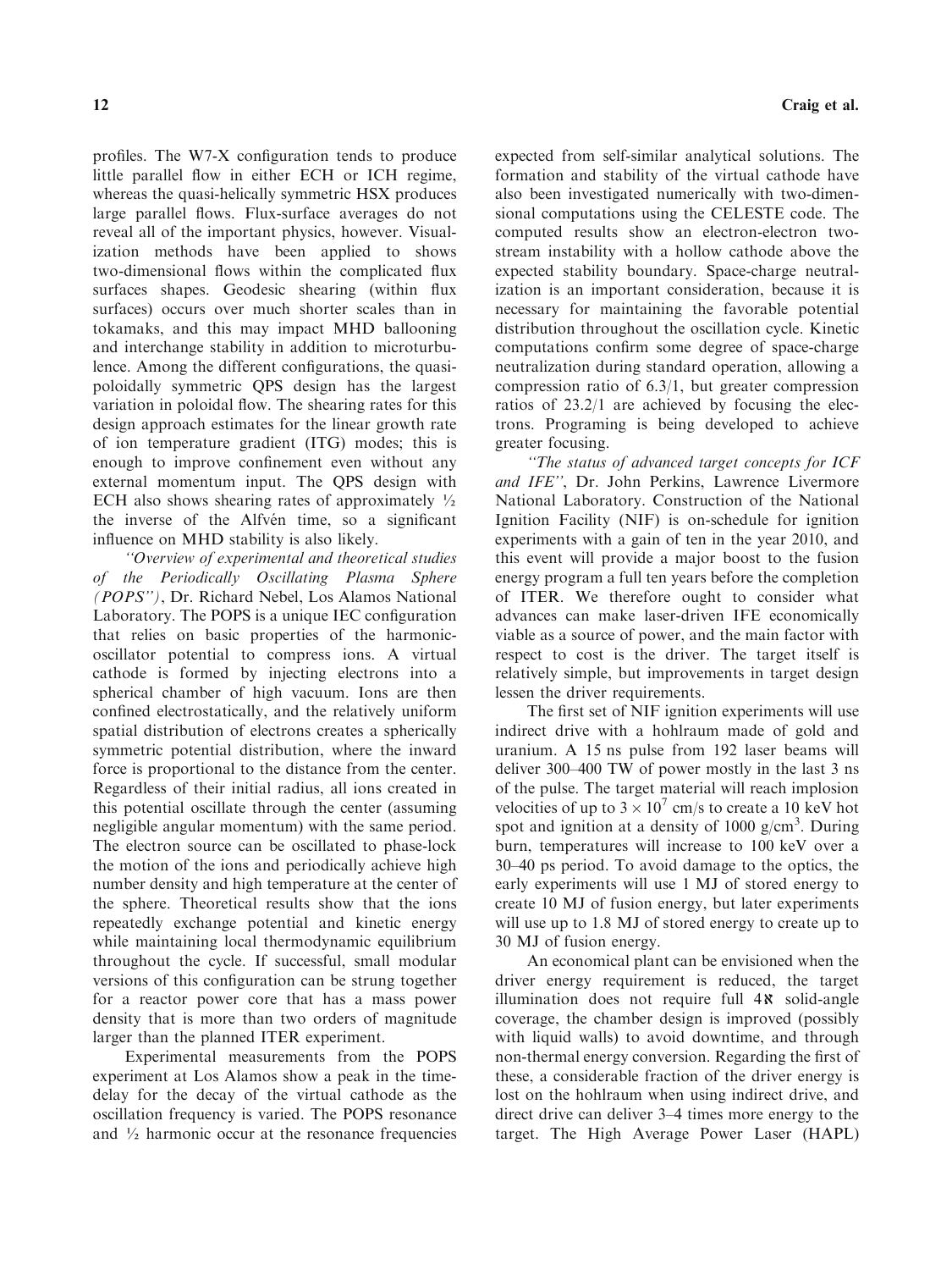#### Chair Summaries from the 2006 ICC Workshop 13

program therefore focuses its efforts on improving direct drive. Among the ideas being considered is 'fast ignition, where compression and ignition are decoupled by using a separate fast-pulse laser for heating. While this approach has benefits, it also requires two operational laser systems. Another approach is 'polar direct drive,' which uses a plastic ring that surrounds to target to distribute laser energy directed at poles of the target to nearly  $4\pi$  coverage. [Two-sided drive is particularly important for reducing the facility size and cost.] 'Shock ignition' is somewhat similar to fast ignition in that a slower compression precedes a fast heating phase, but this can be achieved with a single laser system.

These ideas can be tested on NIF in the near term. Numerical computations in two spatial dimensions show that significant gains can be achieved with good stability properties from (1) low energy targets, (2) high-stability thick targets, and (3) high-gain NIF reactor targets.

''Ion beam compression in space and time for HEDP applications'', Dr. Art Molvik, Lawrence Livermore National Laboratory. Compressing beams of heavy ions has important applications for high energy density physics (HEDP) and for IFE, where the beams replace lasers as the driver. The Heavy Ion Fusion Science-Virtual National Laboratory (HIFS-VNL) is studying the physics common to both applications. There are five principal science thrust areas: (1) high brightness beam transport, (2) focusing onto targets, (3) longitudinal beam compression, (4) advanced theory and simulation tools, and (5) beamtarget interaction. Here, we consider topics  $(1)$ – $(4)$ .

Electron cloud physics is an important problem area that limits the performance of many high-energy physics accelerators, and may limit heavy-ion fusion accelerators. The High-Current Experiment (HCX), together with numerical simulation, provides a unique world-class capability. The 2 kV potential of the ion beam provides radial confinement for an electron cloud, and negatively biased rings at either end trap the electrons axially. This forms an effective Ion Beam Electron Trap (IBET) experiment for studying electron accumulation in an ion beam. Clearing electrodes provide a mechanism for pumping electrons out to reduce their accumulation and effects, extending the range of electron clouds available for study.

Electrons also provide a solution to space-charge expansion that can limit radial focusing and longitudinal compression of ion beams for HEDP or IFE. The effect of using electrons to neutralize the beam during focusing is considerable. The neutralized transport experiment (NTX) creates neutralizing plasma separately in two different parts of the chamber, and applying both leads to the smallest beam spot size. Without neutralization, the fullwidth-at-half-max (FWHM) of the beam focal spot is 2.71 cm, whereas with neutralization, the FWHM is 2.14 mm. Electron neutralization of an ion beam successfully avoids limitations due to space-charge effects.

Axial/temporal compression of the beam is equally important for HEDP. The energy loss rate per unit distance in a target has a strong maximum at the Bragg peak. If we are able to compress a heavy ion beam of 20 MeV down to a few nanosecond pulse length, we will be able to measure equation-of-state properties of  $\sim$ 3 µm thick targets—and test equationof-state models—of solids such as aluminum at very extreme conditions. A numerical study conducted by Welch, Rose, and Kaganovich with the LSP-PIC code has investigated sending a beam through a background plasma with densities greater than that of the beam. The results show that the plasma can focus the beam to a spot radius of 1 mm with the axial length compressed by a factor 120, increasing the beam intensity by 50,000. In addition, instabilities are controllable with sufficiently large plasma density and axial magnetic field. Such predictions are being realized in experiments. The neutralized drift compression experiment (NDCX) has achieved a 50-fold axial compression for a pulse width of 5 ns. These compressed beams will be able to achieve the 'warm dense matter' regime that is similar to the interior of giant planets and low-mass stars.

## SKUNKWORKS—DR. SIMON WOODRUFF, UNIVERSITY OF WASHINGTON

Seven talks were presented: Spherical torus with a plasma center column (ST-PCC) by Dr Scott Hsu of LANL, a plasma centrifuge heat engine, by Dr Dan Barnes of Coronado Consultancy; Dr Dick Post of LLNL presented an overview of his Kinetic stabilizer concept, followed by a talk on a rotating mirror as a magneto-inertial fusion target plasma by Dr Andrew Case of Hyper-V Corp. After the break, Prof John Slough of the University of Washington presented an overview of the compression, heating, and fusion with colliding plasmoids and a Z-theta driven plasma liner. Dr Rusi Taleyarkhan of Purdue University presented a talk on nuclear emissions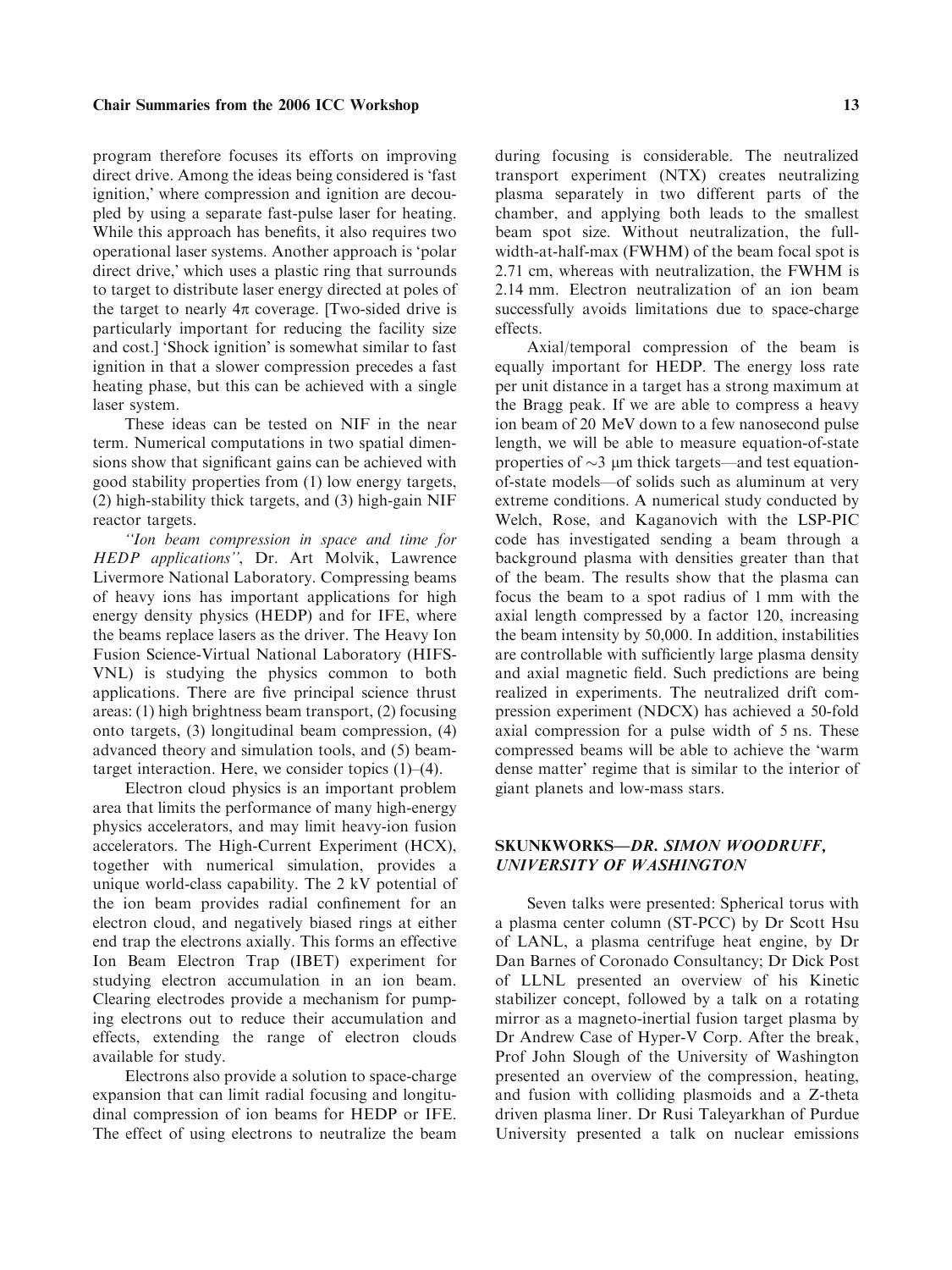during acoustic cavitation and finally, Prof Freidwardt Winterberg presented a talk titled 'Thinking of different ways to combine fission with fusion'.

In the ST-PCC it is proposed to use a plasma central column in place of a material conductor to solve the problem of radiation damage to the central conductor. Such a proposal is similar in many regards to the SPHERA experiment at Frascati, Italy in which many emissive electrodes are arranged to provide the current along the central column. Stability calculations were presented and power requirements were discussed for which the configuration may be practicable in the instance that the open column remains at high temperatures (hence reducing the ohmic dissipation there).

The plasma centrifuge heat engine is a variation of a centrifugally confined plasma in which the configuration is forced to rotate by applying a bias along lines of magnetic force generated by a dipole magnetic field [6]. Further, by varying the field strength, the plasma is forced into an oscillation that provides a compression and expansion perpendicular to the direction of the magnetic field. The compression and expansion provides a thermal cycle in which heat can be recovered as mechanical energy. A machine point design was presented in which  $B \sim 5$  T,  $R \sim 1$  m, a  $\sim 0.2$ –1 m, and a total voltage of  $\sim$ 1.5 MV. Two patents relating to this design are pending.

Conventional tandem mirror systems require non-symmetric magnetic fields to insure magnetic stability. In the Kinetic Tandem, the high density plasma peaks that create the plugging potentials are formed by the injection, magnetic compression, and stagnation/reflection of ion beams injected inward along the diverging field lines at the ends of a solenoidal magnetic field, but to be practicable, need to be very long. The kinetic stabilizer operates by creating a density peak outside the mirror of an open system to provide stability to the plasma inside the axi-symmetric mirror cell, thereby allowing the return to simpler axi-symmetric mirror systems of practicable length. Results of stability calculations (analytic and code) were presented.

The possibility of exploring a rotating mirror as a target for compression was outlined by Case. The outline entailed analytic stability considerations, and the possibility of using plasma jets as the driver for the compression. Viscous heating of the rotating plasma during late stages of compression were conjectured as an important means for generating a hot plasma.

A summary of published results of neutron measurements from cavitation in deuterated liquids were presented by Taleyarkhan. Results from control (non-deuterated) cavitation, were contrasted with those produced with deuterated liquids. A discussion of present efforts to replicate the results was given.

The compression of a FRC by use of a plasma liner was discussed by Slough. The concept entails the merging of two high velocity  $(20 \mu s/s)$  FRCs and subsequent radial compression by use of either an axial discharge or by use of a theta pinch coil (similar to early experiments by Wells). A discussion of the experimental facility being constructed to test this concept was given.

Two concepts to combine fusion with fission were outlined by Winterberg. The first entailed the laser heating of a spherical solid DT target surrounded by a natural uranium (thorium) shell, with propagating burn into a DT cylinder inside a liner. The second entailed a DT z-pinch surrounded by a boron plasma and outside that a water neutron moderator.

## **SUMMARY**

This is a very exciting time for fusion with ITER and NIF moving forward to demonstrate net fusion energy production in the laboratory, but much additional work needs to be done in parallel. The ITER-like and NIF-like fusion reactor concepts need considerable improvements for competitive electricity generation. This workshop is for presentation of results and ideas about concepts that might make large steps towards practical fusion power, complementing the important steps of ITER and NIF.

The ICC experiments also complement the mainline concepts in the advancement of plasma science. These experiments test the general validity of plasma physics and technology in wider parameter regimes, develop new fusion plasma physics outside the mainline, and cross-fertilize with other fields of plasma science.

## APPENDIX A SUBMISSION CATEGORIES FOR THE ICC WORKSHOP

#### A. For Magnetic Fusion

A1. Simply connected first wall and/or blanket. The ITER-like concept requires a doubly connected toroidal first wall and blanket. For an optimized reactor the